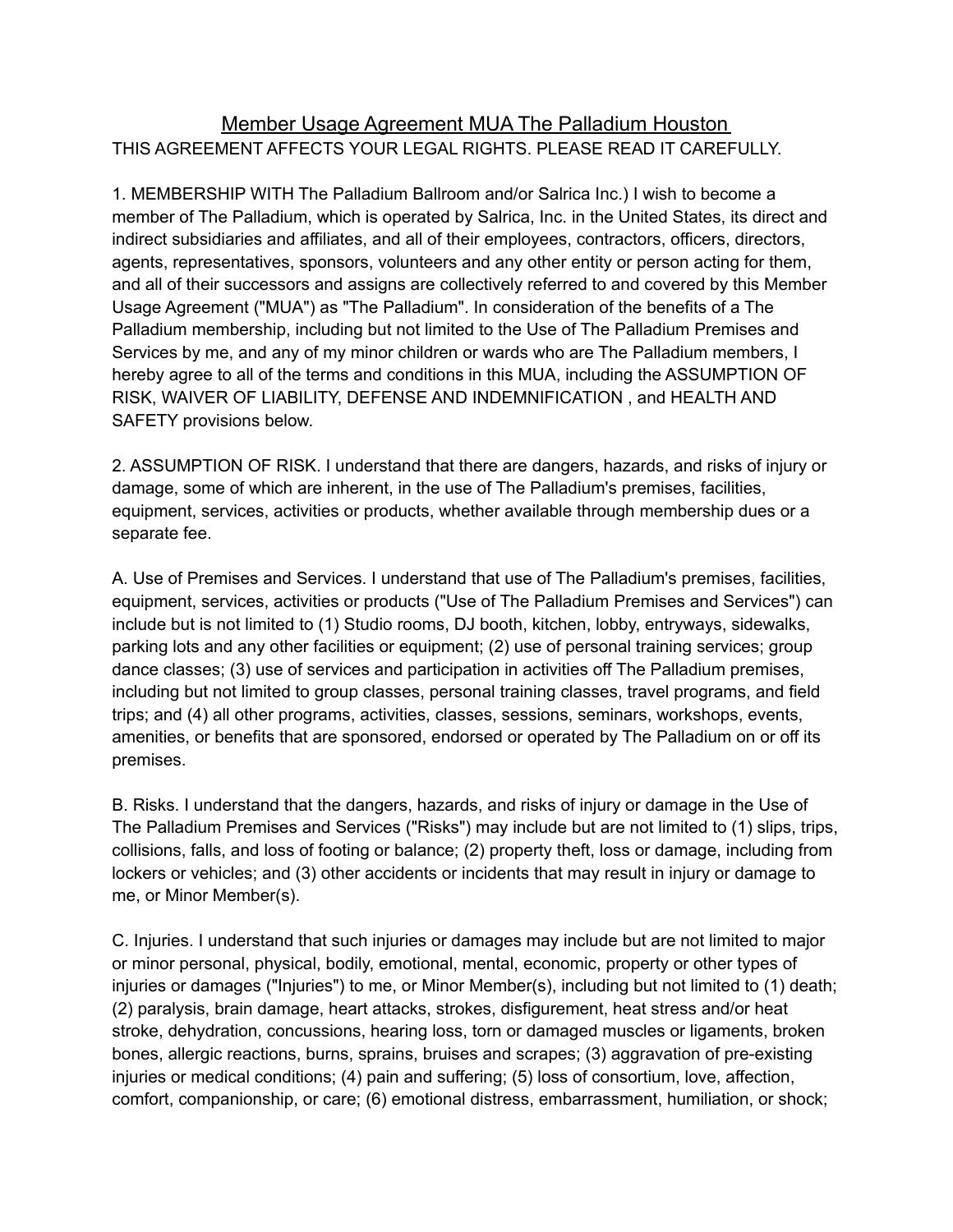(7) lost wages or lost earning capacity; (8) lost, stolen or damaged property; and (9) any other disability, impairment, incapacity, injury or damage.

I understand that Risks and Injuries in the Use of The Palladium Premises and Services (collectively, "Risks of Injury") may be caused, in whole or in part, by the ORDINARY NEGLIGENCE OF The Palladium, me, Minor Member(s), Other Member(s), Guest(s) and/or other persons. FULLY UNDERSTAND, AND VOLUNTARILY AND WILLINGLY ASSUME, THE RISKS OF INJURY.

3. WAIVER OF LIABILITY. On behalf of myself and my spouse/partner, children/Minor Members, Other Members, Guests, parents, guardians, heirs, next of kin, personal representatives, heirs and assigns, I hereby voluntarily

and forever release and discharge The Palladium from, covenant and agree not to sue The Palladium for, and waive, any claims, demands, actions, causes of action, debts, damages, losses, costs, fees, expenses or any other alleged liabilities or

obligations of any kind or nature, whether known or unknown (collectively, "Claims") for any Injuries to me, Minor Member(s), Other Member(s), or Guest(s) in the Use of The Palladium Premises and Services which arise out of, result from, or are caused by any Ordinary NEGLIGENCE OF The Palladium , me, any Minor Member(s), any Other Member(s), any Guest(s), and/or any other person.

A. Negligence Claims. I understand that Negligence Claims include but are not limited to The Palladium's (1) negligent design, construction (including renovation or alteration), repair, maintenance, operation, supervision, monitoring, or

provision of The Palladium Premises and Services; (2) negligent failure to warn of or remove a hazardous, unsafe, dangerous or defective condition; (3) negligent failure to provide or keep premises in a reasonably safe condition; (4) negligent

provision of or failure to provide emergency care; (5) negligent provision of services; and (6) negligent hiring, selection, training, instruction, certification, supervision or retention of employees, independent contractors or volunteers; or (7) other negligent act(s) or omission(s).

B. The Palladium Fees and Costs. I specifically agree that, if I (on my own behalf or on behalf of another, including an estate) assert a Negligence Claim against The Palladium/ The Palladium and/or breach my agreement not to sue The Palladium/ The Palladium, I will pay all reasonable fees (including attorneys' fees), costs and expenses incurred by The Palladium ("The Palladium Fees and Costs") to defend (1) the Negligence Claim(s) and (2) all other Claims based on the same facts as the Negligence Claim(s).

4. DEFENSE AND INDEMNIFICATION. On behalf of myself and my spouse/partner, children/Minor Member(s), Other Member(s), Guest(s), parents, guardians, heirs, next of kin,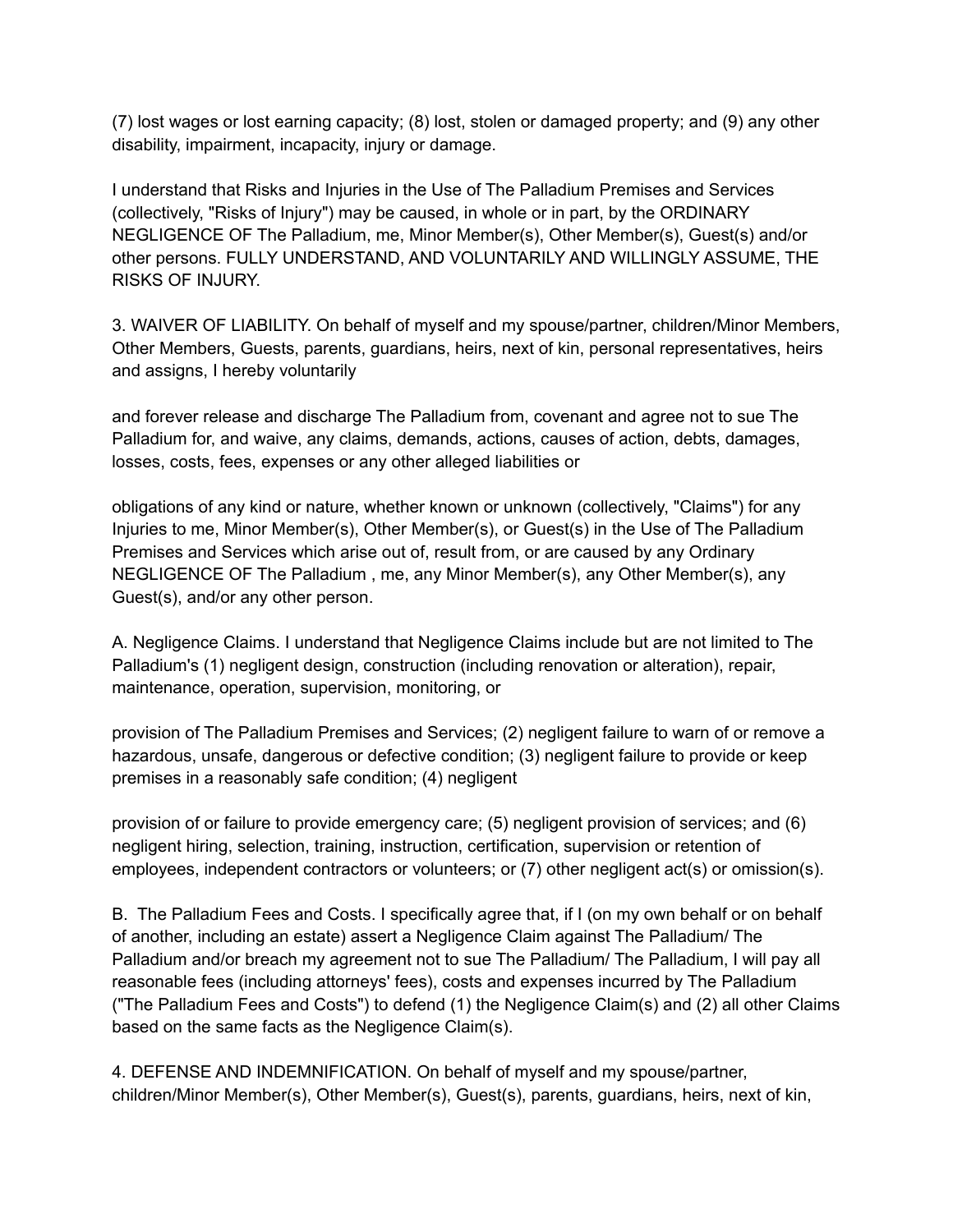personal representatives, heirs and assigns, I agree to defend, indemnify and hold The Palladium harmless to the fullest extent permitted by law from and against any Claim (including any Negligence Claim) asserted against The Palladium by any other person (including but not limited to any Other Member, any Guest, any other Palladium member or guest, any family member who is not a The Palladium member, or any other person or entity) arising out of, resulting from, caused by the Use of The Palladium Premises and Services by me, Minor Member(s), Other Member(s), or Guest(s). My agreement to defend The Palladium means that I will pay all of The Palladium's Fees and Costs incurred to defend the Claim from the date the Claim is asserted. My agreement to indemnify and hold The Palladium harmless means that I will pay any settlement, judgment, or other damages, fees or costs of any type incurred by The Palladium to resolve the Claim.

5. HEALTH AND SAFETY. I represent that I am healthy enough to engage safely in the Use of The Palladium Premises and Services, and that I have had the opportunity to talk to a doctor prior to Use of The Palladium Premises and Services. I acknowledge that The Palladium does not and will not provide medical advice. I agree to remove myself, Minor Member(s), Other Member(s) or Guest(s) from Use of The Palladium Premises and Services if I observe any hazardous, unsafe, dangerous or defective condition, if or any of them is incapable of engaging in such Use safely, or if required or instructed to do so by The Palladium. I consent to emergency care by The Palladium for me, Minor Member(s), Other Member(s), or Guest(s). I acknowledge that I am responsible for my own conduct, health and safety and that of Minor Member(s), Other Member(s), and Guests(s), and that The Palladium is not responsible for any medical expenses incurred by me, Minor Member(s), Other Member(s), or Guest(s), in connection with the Use of The Palladium Premises and Services.

6. PARENT OR GUARDIAN AGREEMENT. If I am the parent or legal guardian of a Minor Member, I acknowledge and represent to The Palladium that I have the right and authority to make decisions concerning the care, custody and control of each Minor Member, including but not limited to the right and authority to execute this MUA on the Minor Member's behalf. By signing this MUA, I am binding each of my Minor Member(s) to its terms, including but not limited to the ASSUMPTION OF RISK, WAIVER OF LIABILITY, DEFENSE AND INDEMNIFICATION and HEALTH AND SAFETY provisions.

7. STUDIO POLICIES; MEMBERSHIP TERMINATION OR SUSPENSION BY The Palladium. I understand that The Palladium retains complete control over all matters affecting or relating to its members and memberships, including but not

limited to membership levels and types, access, prices, dues, fees, premises, facilities, equipment, services, products, programs, levels, activities, classes, sessions, seminars, workshops, amenities or benefits, all of which are subject to change at any time without notice. I will comply, and ensure that Minor Member(s) comply with The Palladium's policies, procedures, rules, and regulations ("Studio Policies"), whether set forth on paper, verbally, or online or other The Palladium websites. The Palladium may change, modify or otherwise alter any Studio Policies at any time without notice. I understand that The Palladium may in its sole discretion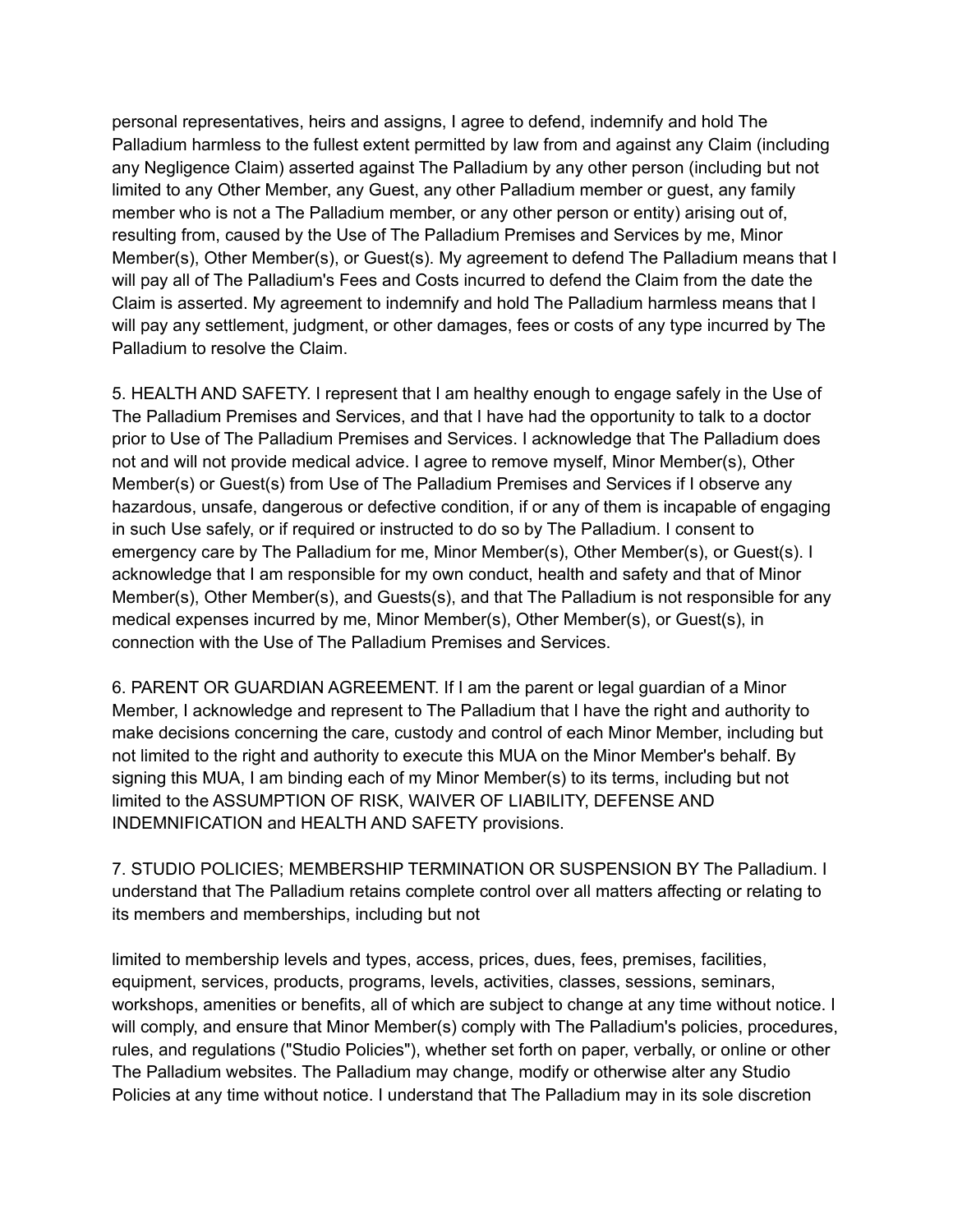terminate or suspend my membership or any aspect thereof for any reason, including but not limited to any conduct by me, or Minor Member(s), that violates any Studio Policies or that The Palladium determines to be improper, inappropriate, or contrary to its best interests.

8. ELECTRONIC COMMUNICATIONS. I expressly consent to receive electronic messages from The Palladium, including messages whose primary purpose is to advertise or promote products or services and messages whose primary purpose relates to my transactions or relationship with The Palladium, including membership, purchase of products or services, or amendments to this MUA.

9. SEVERABILITY. I agree that this MUA, including specifically the ASSUMPTION OF RISK, WAIVER OF LIABILITY, DEFENSE AND INDEMNIFICATION, HEALTH AND SAFETY and PARENT OR GUARDIAN AGREEMENT provisions, is intended to be as broad and inclusive as permitted under applicable law. If a court declares any part of this MUA unenforceable, invalid or void, that part alone shall be severed from this MUA, and the entire remainder of the MUA, including any partially enforceable provision, shall be fully binding and enforceable to the maximum extent permitted by applicable law.

10. OTHER PROVISIONS. I am not relying on any oral or written promises, representations, statements, covenants or warranties, other than those set forth herein, to induce me to sign this MUA. This MUA may be amended at any time by The Palladium upon such notice, if any, as may be required by law. If The Palladium fails to enforce any right in this MUA for any reason, The Palladium does not waive its right to enforce it later.

11. Assumption of the Risk and Waiver of Liability Relating to Coronavirus/COVID-19.The novel coronavirus, COVID-19, has been declared a worldwide pandemic by the World Health Organization. COVID-19 is extremely contagious and is believed to spread mainly from person-to-person contact. As a result, federal, state, and local governments and federal and state health agencies recommend social distancing and have, in many locations, prohibited the congregation of groups of people. The Palladium Ballroom of Houston, Texas ("the Palladium") has put in place preventative measures to reduce the spread of COVID-19; however, the Palladium cannot guarantee that you or your child(ren) will not become infected with COVID-19. Further, attending the Palladium could increase your risk and your child(ren)'s risk of contracting COVID-19. By signing this agreement, I acknowledge the contagious nature of COVID-19 and voluntarily assume the risk that my child(ren) and I may be exposed to or infected by COVID-19 by attending the Palladium and that such exposure or infection may result in personal injury, illness, permanent disability, and death. I understand that the risk of becoming exposed to or infected by COVID-19 at the Palladium may result from the actions, omissions, or negligence of myself and others, including, but not limited to, Palladium owners, employees, volunteers, and program participants and their families. I voluntarily agree to assume all of the foregoing risks and accept sole responsibility for any injury to my child(ren) or myself (including, but not limited to, personal injury, disability, and death), illness, damage, loss, claim, liability, or expense, of any kind, that I or my child(ren) may experience or incur in connection with my child(ren)'s